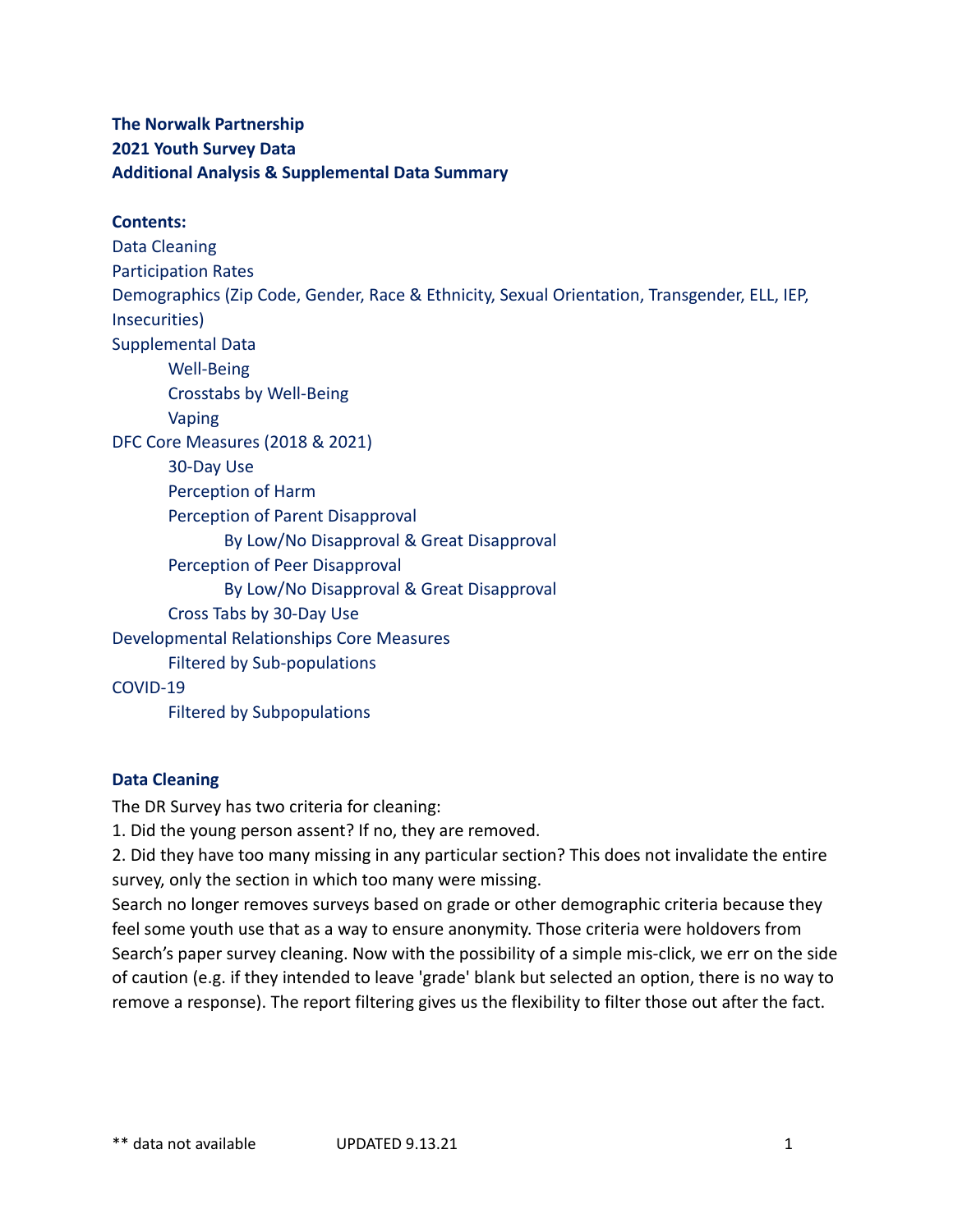# **Participation Rates**

| <b>Grade</b> | <b>Respondents</b><br># | Enrollment  <br># | Participation<br>% |
|--------------|-------------------------|-------------------|--------------------|
| 7            | 583                     | 852               | 68.4               |
| 8            | 600                     | 915               | 65.6               |
| 9            | 416                     | 1027              | 40.5               |
| 10           | 395                     | 965               | 40.9               |
| 11           | 279                     | 951               | 29.3               |
| 12           | 179                     | 858               | 20.9               |
| $7 - 8$      | 1183                    | 1767              | 66.9               |
| $9 - 12$     | 1269                    | 3801              | 33.4               |
| $7 - 12$     | 2452                    | 5568              | 44.0               |

## **Demographics**

| <b>Zip Code</b> | $7 - 12$       | $7 - 12$<br>$(n=1884)$ |
|-----------------|----------------|------------------------|
|                 | #              | %                      |
| 06850           | 313            | 16.6                   |
| 06851           | 601            | 31.9                   |
| 06852           | 5              | .3                     |
| 06853           | 71             | 3.8                    |
| 06854           | 610            | 32.4                   |
| 06855           | 168            | 8.9                    |
| 06856           | 1              | .0                     |
| 06857           | $\mathbf 0$    | $\mathbf 0$            |
| 06858           | $\mathbf 0$    | $\pmb{0}$              |
| 06859           | 3              | .0                     |
| 06860           | $\overline{2}$ | .0                     |
| Other           | 110            | 5.8                    |

| <b>Gender</b>           | $7 - 8$<br>$(n=1150)$<br>% | $9 - 12$<br>$(n=1257)$<br>% | $7 - 12$<br>$(n=2498)$<br>% |
|-------------------------|----------------------------|-----------------------------|-----------------------------|
| Girl                    | 44.5                       | 53.3                        | 48.8                        |
| Boy                     | 51.4                       | 44.2                        | 48.0                        |
| Prefer to self-describe | 4.1                        | 2.5                         | 3.2                         |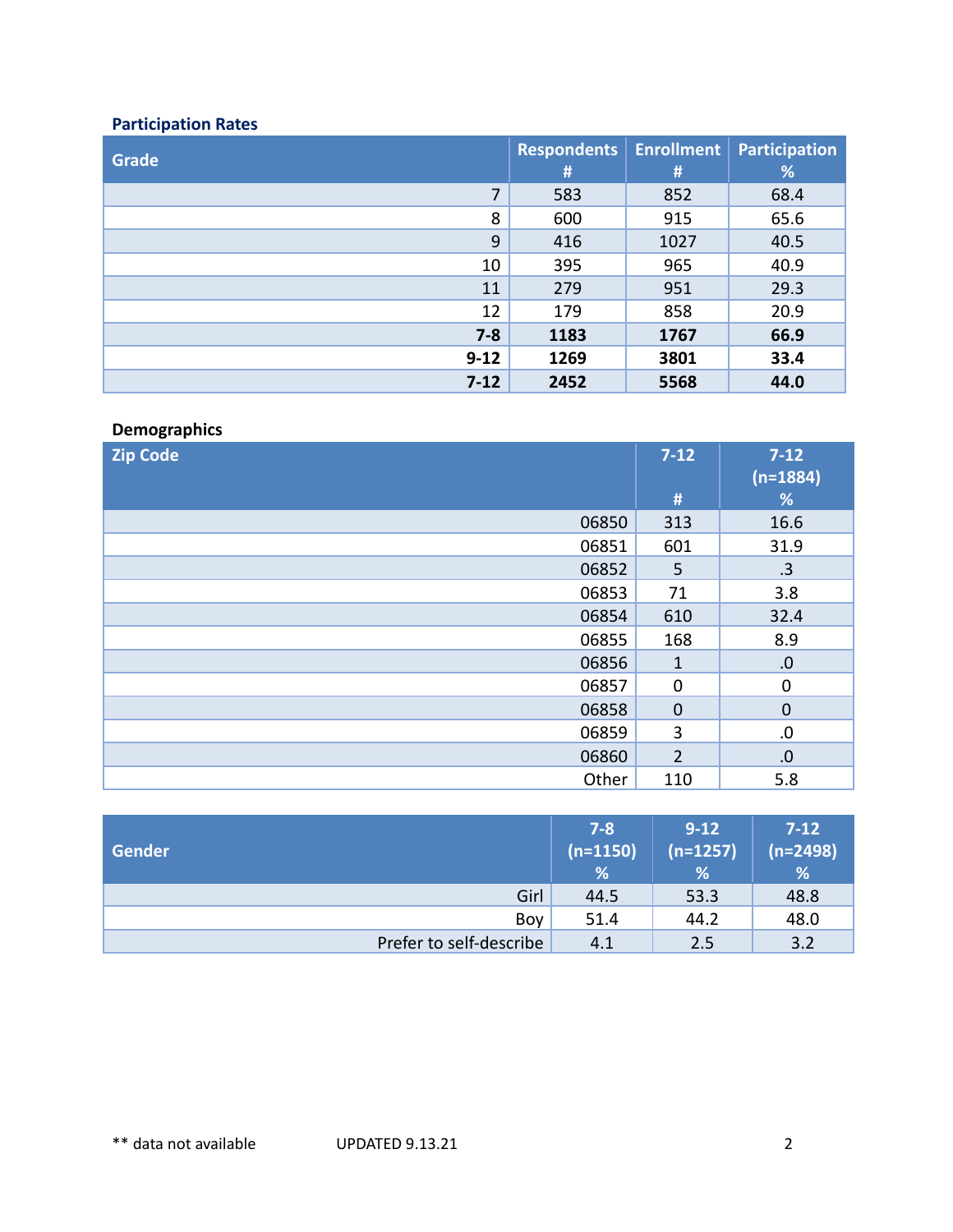| <b>Race &amp; Ethnicity</b> | $7 - 8$<br>$(n=1182)$<br>% | $9 - 12$<br>$(n=1268)$<br>% | $7 - 12$<br>$(n=2547)$<br>% | <b>District</b><br>$20 - 21$<br>% |
|-----------------------------|----------------------------|-----------------------------|-----------------------------|-----------------------------------|
| Asian/Pacific Islander      | 4.4                        | 3.2                         | 3.8                         | $\overline{4}$                    |
| <b>Black</b>                | 10.6                       | 11.6                        | 11.0                        | 14                                |
| Multiracial                 | 13.5                       | 12.7                        | 13.1                        | $***$                             |
| Native American             | $\cdot$ .2                 | $\cdot$ .2                  | $\cdot$ .2                  | $***$                             |
| Other                       | 3.6                        | 1.3                         | 2.5                         | $3^{\prime}$                      |
| White                       | 22.7                       | 25.4                        | 24.1                        | 25                                |
|                             |                            |                             |                             |                                   |
| Hispanic/Lantinx            | 42.2                       | 44.2                        | 43.1                        | 53                                |
|                             |                            |                             |                             |                                   |
| Choose no response          | 2.9                        | 1.4                         | 2.2                         | $***$                             |

^Includes Native Americans and Pacific Islanders

| Which of these best describes you? | $7 - 8$<br>$(n=1114)$<br>% | $9 - 12$<br>$(n=1114)$<br>% | $7 - 12$<br>$(n=2312)$<br>% |
|------------------------------------|----------------------------|-----------------------------|-----------------------------|
| Straight                           | 69.4                       | 72.5                        | 71.3                        |
| Gay                                | .8                         | .9                          | .8                          |
| Lesbian                            | 2.0                        | 1.3                         | 1.6                         |
| Bisexual                           | 7.5                        | 7.2                         | 7.1                         |
| Pansexual                          | 2.7                        | 2.8                         | 2.8                         |
| Demisexual                         | $\cdot$ 1                  | .4                          | .3                          |
| Asexual                            | .5                         | .6                          | .6                          |
| Queer                              | 1.1                        | .4                          | .7                          |
| Prefer to self-describe            | 3.8                        | 3.1                         | 3.5                         |
| am not sure yet                    | 6.6                        | 6.3                         | 6.3                         |
| Choose not to answer               | 5.6                        | 4.4                         | 4.9                         |

| Do you identify as transgender? | $7 - 8$<br>$(n=1177)$<br>% | $9 - 12$<br>$(n=1261)$<br>% | $7 - 12$<br>$(n=2533)$<br>% |
|---------------------------------|----------------------------|-----------------------------|-----------------------------|
| Yes                             | 2.0                        | 1.6                         | $1.8^{\prime}$              |
| No                              | 91.5                       | 95.6                        | 93.6                        |
| Choose not to respond           | 2.5                        | 1.4                         | 1.9                         |
| don't know                      | 4.0                        | 1.3                         | 2.7                         |

^Data from the Williams Institute estimates that the average percentage of LGB youth ages 13-17 is 9.5% and the average percentage of Transgender youth is .7%.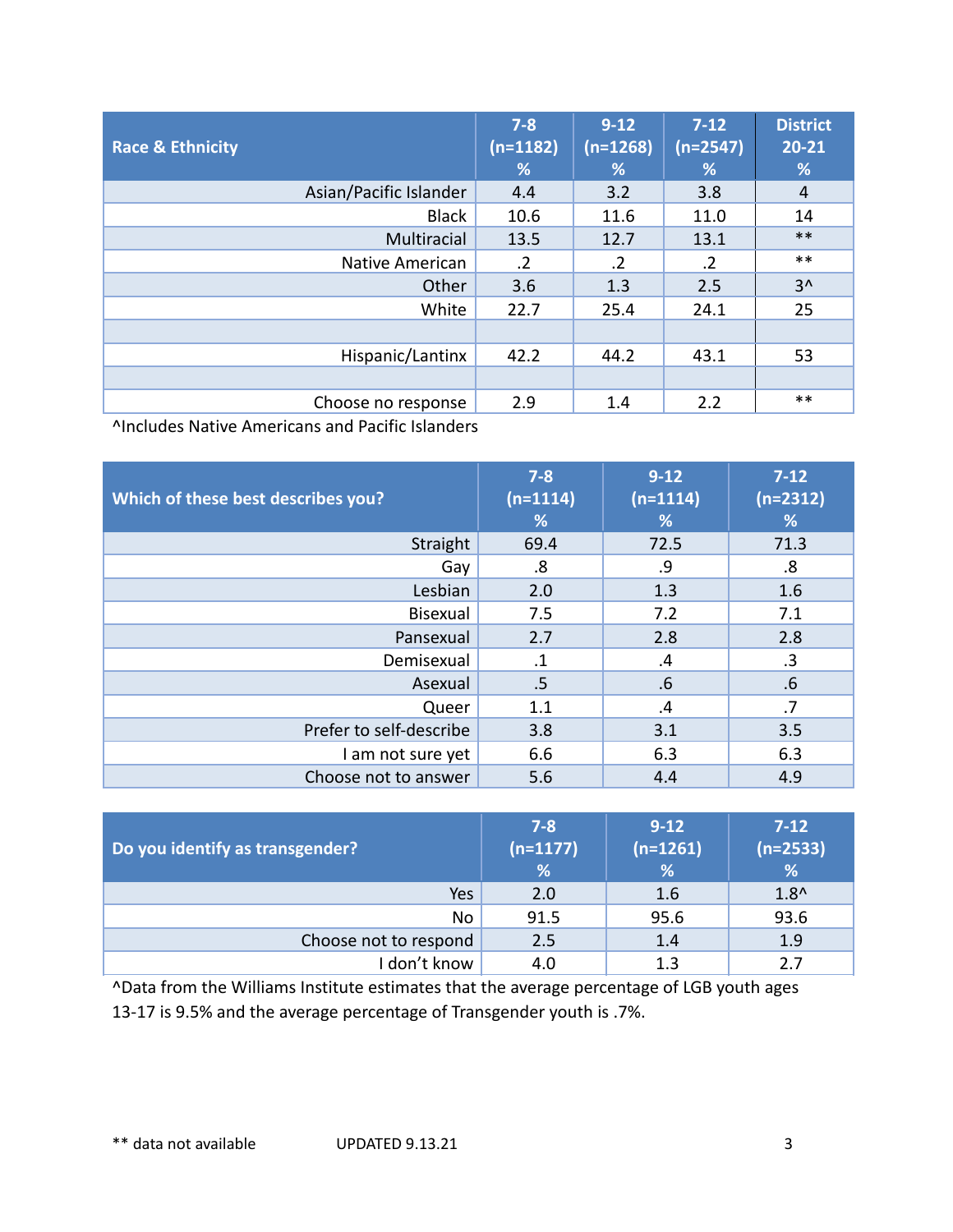| Which of these best describes you?               | $7-12$<br># | $7-12$<br>$(n=37)$<br>% |
|--------------------------------------------------|-------------|-------------------------|
| Transgender, boy to girl                         | 8           | 21.6                    |
| Transgender, girl to boy                         | 12          | 32.4                    |
| Transgender, gender non-binary or non-confirming | 14          | 37.8                    |
| Choose not to answer                             |             | 8.1                     |

| <b>Demographics</b>                | $7 - 8$<br>$(n=1183)$<br>% | $9 - 12$<br>$(n=1269)$<br>% | $7 - 12$<br>$(n=2452)$<br>% | <b>District</b><br>$20 - 21$<br>% |
|------------------------------------|----------------------------|-----------------------------|-----------------------------|-----------------------------------|
| Are in ESL/ELL programming         | 20                         | 17                          | 18                          | 17                                |
| Have an IEP                        | 7                          | 10                          | 9                           | 14                                |
| Identify as LGBTQIA+               | 19                         | 17                          | 18                          |                                   |
| <b>Experience Financial Strain</b> | 3                          | 5                           | 4                           | $***$                             |
| Experience food insecurity         | 3                          | 5                           | $\overline{4}$              | $***$                             |
| Experience shelter insecurity      | 3                          | 4                           | 4                           | $***$                             |

# **TNP Supplemental Data**

# **Reported Well-being**

| During the past 12 months                                                                                                                    | $7 - 8$<br>$(n=1094)$<br>℅ | $9-12$<br>$(n=1110)$<br>% | $7-12$<br>$(n=2289)$<br>% |
|----------------------------------------------------------------------------------------------------------------------------------------------|----------------------------|---------------------------|---------------------------|
| did you ever feel so sad or hopeless almost every day for two<br>weeks or more in a row that you stopped doing some usual<br>activities? YES | 32.4                       | 46.2                      | 39.2                      |
| did you ever seriously consider attempting suicide?<br><b>YES</b>                                                                            | 12.3                       | 13.1                      | 12.5                      |
| how many times did you actually attempt suicide?<br>1 or more times                                                                          | 6.8                        | 6.0                       | 6.3                       |

| In the past 12 months, how many times did you actually attempt<br>suicide? | $7 - 8$<br>% | $9 - 12$<br>$\overline{\%}$ | $7 - 12$<br>$(n=1094)$ $(n=1110)$ $(n=2289)$<br>% |
|----------------------------------------------------------------------------|--------------|-----------------------------|---------------------------------------------------|
| 0 times                                                                    | 93.2         | 94.1                        | 93.7                                              |
| 1 time                                                                     | 4.3          | 2.9                         | 3.5                                               |
| 2 or 3 times                                                               | 1.6          | 2.1                         | 1.8                                               |
| 4 or more times                                                            | .9           | 1.0                         | 1.0                                               |

| During the past 12 months | 2021 | $\begin{array}{c} \n \begin{array}{c} \n \end{array} \n \end{array}$ | 2019 |
|---------------------------|------|----------------------------------------------------------------------|------|
|                           |      |                                                                      |      |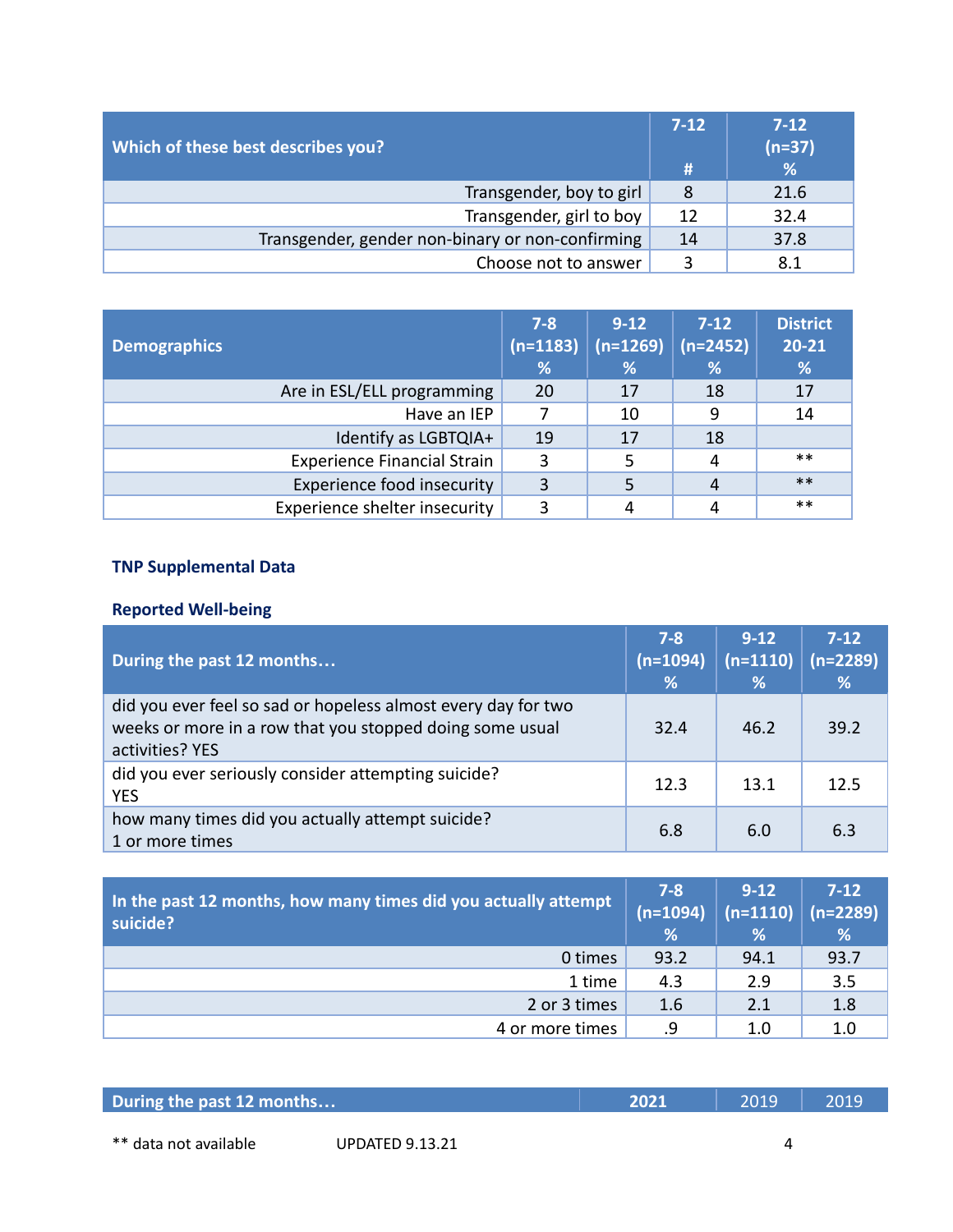| (High School Only, 9-12)                                                                                                                     | <b>TNP Youth</b><br><b>Survey</b><br>℅ | <b>YRBS</b><br>СT<br>℅ | <b>YRBS</b><br><b>US</b><br>% |
|----------------------------------------------------------------------------------------------------------------------------------------------|----------------------------------------|------------------------|-------------------------------|
| did you ever feel so sad or hopeless almost every day for<br>two weeks or more in a row that you stopped doing some<br>usual activities? YES | 46.2                                   | 30.6                   | 36.7                          |
| did you ever seriously consider attempting suicide?<br><b>YES</b>                                                                            | 13.1                                   | 12.7                   | 18.8                          |
| how many times did you actually attempt suicide?<br>1 or more times                                                                          | 6.0                                    | 6.7                    | 8.9                           |

### **Crosstabs by Well-Being**

ORANGE = higher percentage when compared to ALL youth

## **Race & Ethnicity by Reported Well-Being, 2021**

|                                     |            |              |              |                    |              | Hispanic/ |
|-------------------------------------|------------|--------------|--------------|--------------------|--------------|-----------|
|                                     | All        | <b>Asian</b> | <b>Black</b> | <b>Multiracial</b> | <b>White</b> | Latino    |
|                                     | $(n=2289)$ | $(n=92)$     | $(n=244)$    | $(n=310)$          | $(n=572)$    | $(n=962)$ |
|                                     | %          | ℅            | %            | %                  | %            | %         |
| Sad or Depressed                    | 39.2       | 34.8         | 43.0         | 46.1               | 29.7         | 43.2      |
| <b>Seriously Considered Suicide</b> | 12.5       | 9.9          | 13.9         | 15.2               | 11.2         | 12.9      |
| Attempted Suicide (at least         | 6.3        | 7.8          | 6.2          | 9.4                | 4.0          | 6.7       |
| once)                               |            |              |              |                    |              |           |

## **Gender by Reported Well-Being, 2021**

|                                   | <b>All</b><br>$(n=2289)$<br>℅ | Female<br>$(n=1096)$<br>% | <b>Male</b><br>$(n=1077)$<br>% | <b>Prefer to</b><br>self-describe<br>$(n=72)$<br>℅ |
|-----------------------------------|-------------------------------|---------------------------|--------------------------------|----------------------------------------------------|
| Sad or Depressed                  | 39.2                          | 49.1                      | 26.1                           | 76.4                                               |
| Seriously Considered Suicide      | 12.5                          | 15.8                      | 6.3                            | 42.3                                               |
| Attempted Suicide (at least once) | 6.3                           | 7.1                       | 3.5                            | 19.7                                               |

## **Sexual Orientation by Reported Well-Being, 2021**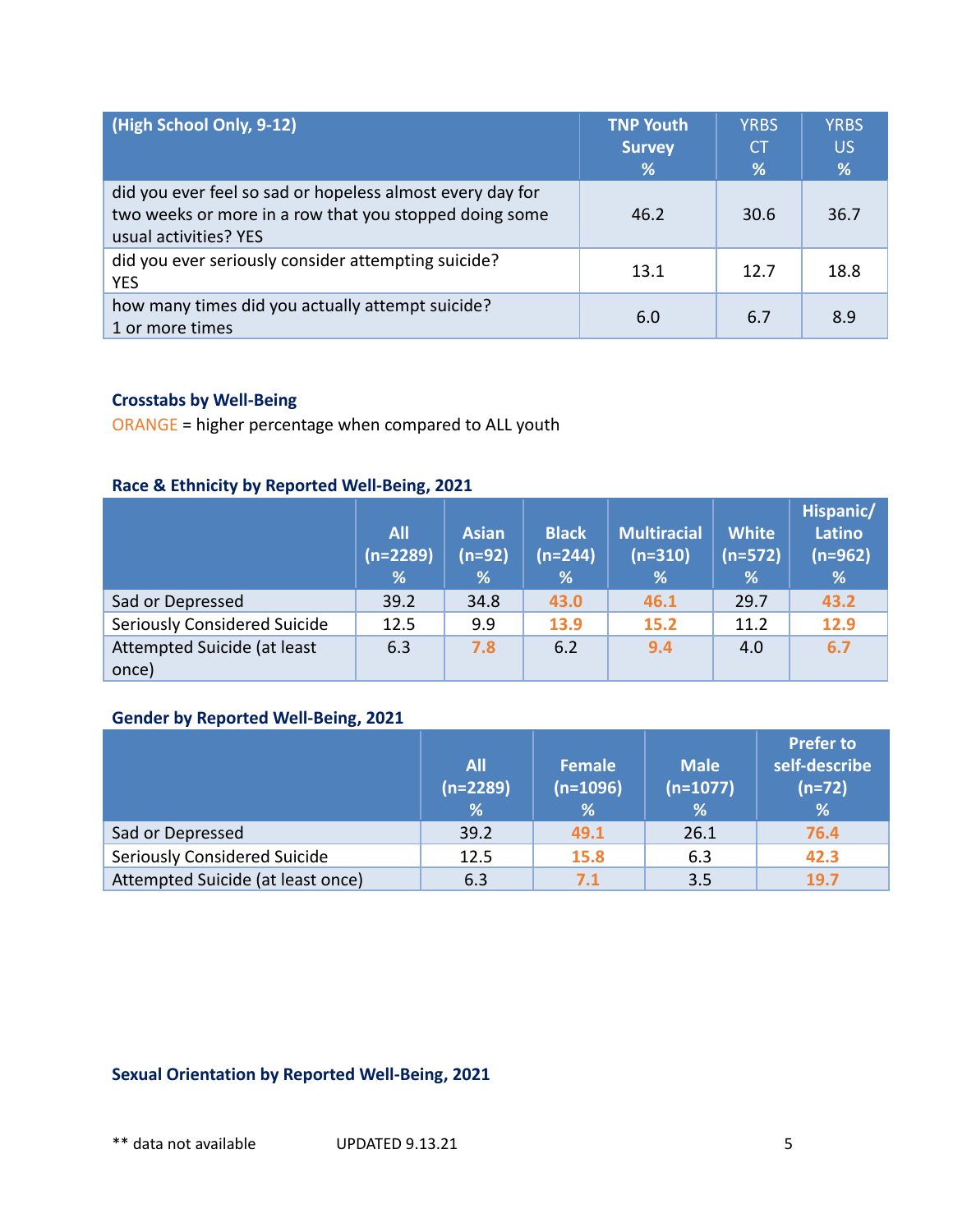|                                     | <b>All</b><br>$(n=2289)$<br>% | <b>Straight</b><br>$(n=1622)$<br>% | $LGB+0$<br>$(n=315)$<br>% | <b>Not Sure</b><br>$(n=143)$<br>% | <b>Prefer to</b><br>self-describe<br>$(n=79)$<br>% |
|-------------------------------------|-------------------------------|------------------------------------|---------------------------|-----------------------------------|----------------------------------------------------|
| Sad or Depressed                    | 39.2                          | 31.8                               | 70.0                      | 51.7                              | 50.6                                               |
| <b>Seriously Considered Suicide</b> | 12.5                          | 6.4                                | 39.9                      | <b>20.6</b>                       | 20.3                                               |
| Attempted Suicide (at least once)   | 6.3                           | 3.0                                | 20.0                      | 11.9                              | 12.7                                               |

^Gay, Lesbian, Bisexual, Pansexual, Demisexual, Asexual, Queer

### **ELL & IEP Status by Reported Well-Being, 2021**

|                                     | All<br>$(n=2289)$<br>% | ELL<br>$(n=362)$<br>% | <b>IEP</b><br>$(n=161)$<br>% |
|-------------------------------------|------------------------|-----------------------|------------------------------|
| Sad or Depressed                    | 39.2                   | 42.5                  | 44.7                         |
| <b>Seriously Considered Suicide</b> | 12.5                   | 10.8                  | 16.9                         |
| Attempted Suicide (at least once)   | 6.3                    | 8.8                   | 11.2                         |

### **Insecurities by Well-Being, 2021**

|                              | <b>All</b><br>$(n=2289)$<br>% | <b>Food</b><br><b>Insecurity</b><br>$(n=79)$<br>℅ | <b>Shelter</b><br><b>Insecurity</b><br>$(n=75)$<br>% | <b>Financial</b><br>Insecurity $1$<br>$(n=87)$<br>℅ | <b>Financial</b><br>Strain <sup>2</sup><br>$(n=798)$<br>% |
|------------------------------|-------------------------------|---------------------------------------------------|------------------------------------------------------|-----------------------------------------------------|-----------------------------------------------------------|
| Sad or Depressed             | 39.2                          | 44.3                                              | 48.0                                                 | 33.9                                                | 39.6                                                      |
| Seriously Considered Suicide | 12.5                          | 24.1                                              | <b>18.7</b>                                          | 17.4                                                | 14.6                                                      |
| <b>Attempted Suicide</b>     | 6.3                           | 13.9                                              | 13.3                                                 | 5.8                                                 | 6.9                                                       |

 $1$  We cannot buy the things we need sometimes.

 $2$  We cannot buy the things we need sometimes  $+$  We have just enough money for the things we need

### **What is the profile of the highest at-risk kids for suicide and depression?**

Race/Ethnicity: Multiracial

Gender: Prefer to self-describe, Female

Sexual Orientation: LGB+, Not Sure, Prefer to self-describe

Other: IEP, Food insecurity, shelter insecurity

### **Substances Vaped, All Respondents**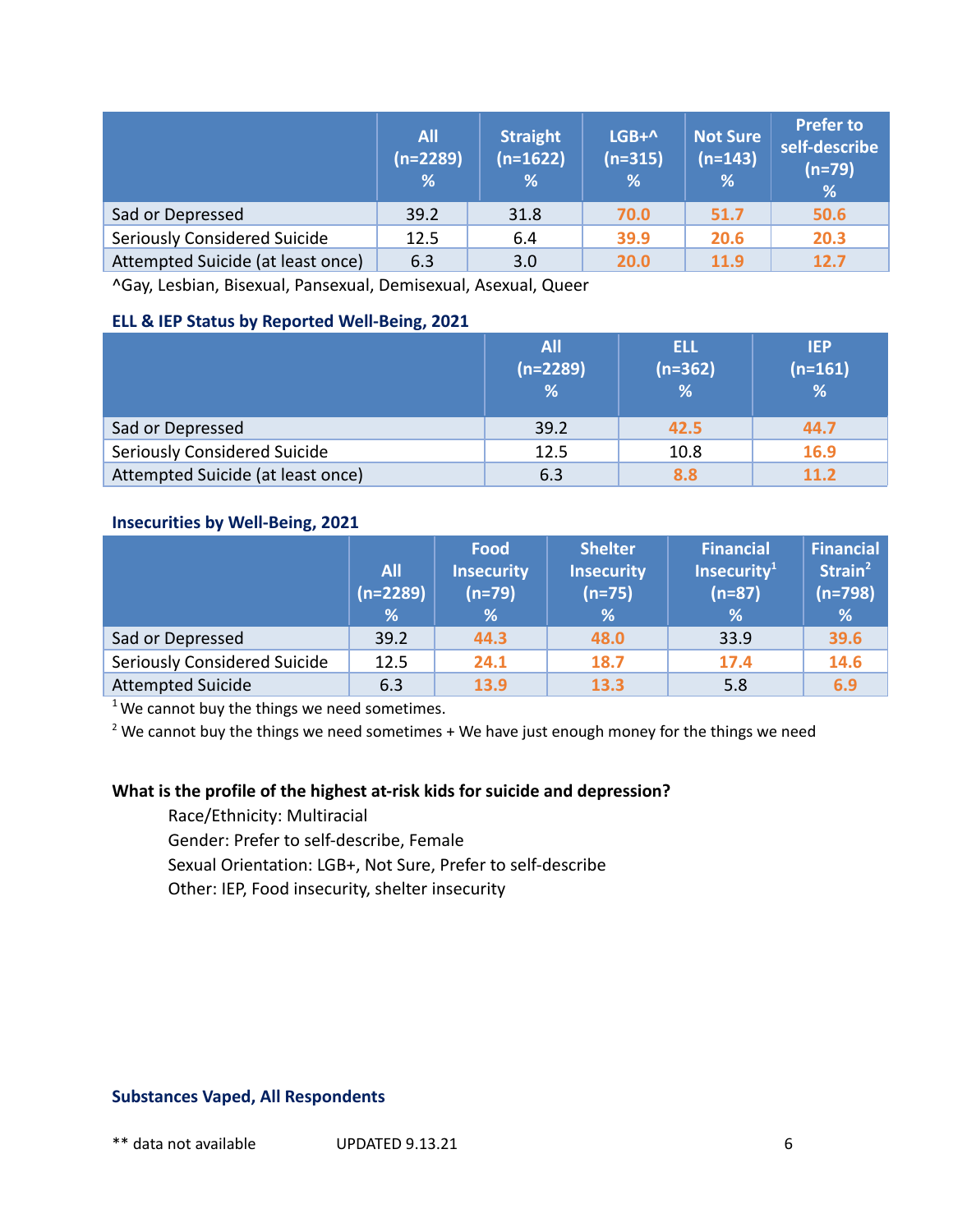| Which, if any, substances do you vape?<br>(Multiple responses allowed) | $7 - 8$<br>$(n=1183)$<br>% | $9 - 12$<br>$(n=1269)$<br>% | $7-12$<br>$(n=2550)$<br>% |
|------------------------------------------------------------------------|----------------------------|-----------------------------|---------------------------|
| don't vape                                                             | 86.7                       | 78.1                        | 82.0                      |
| Liquid nicotine/tobacco                                                | 2.2                        | 3.5                         | 2.9                       |
| Liquid flavor only (no nicotine or THC)                                | 1.8                        | 2.0                         | 1.9                       |
| Liquid THC (marijuana)                                                 | 1.2                        | 3.9                         | 2.5                       |
| I don't know                                                           | 2.3                        | 2.4                         | 2.6                       |

## **Substances Vaped, Respondents who Vaped**

| <b>Total number of</b><br>students who<br>$vape*$                                                | <b>Liquid</b><br>nicotine/tobacco<br>$(n=74)$ | <b>Liquid flavor only</b><br>(no nicotine or<br>THC)<br>$(n=48)$ | Liquid/Wax THC<br>(marijuana)<br>$(n=65)$ | Don't know<br>substance vaped<br>$(n=67)$ |  |
|--------------------------------------------------------------------------------------------------|-----------------------------------------------|------------------------------------------------------------------|-------------------------------------------|-------------------------------------------|--|
| 152                                                                                              | 48.7%                                         | 31.6%                                                            | 42.8%                                     | 44.0%                                     |  |
| Note: 44 (29.8%) students indicated vaping multiple substances and are counted in each category. |                                               |                                                                  |                                           |                                           |  |

\*Number of students who indicated vaping is different in supplemental questions vs. DFC module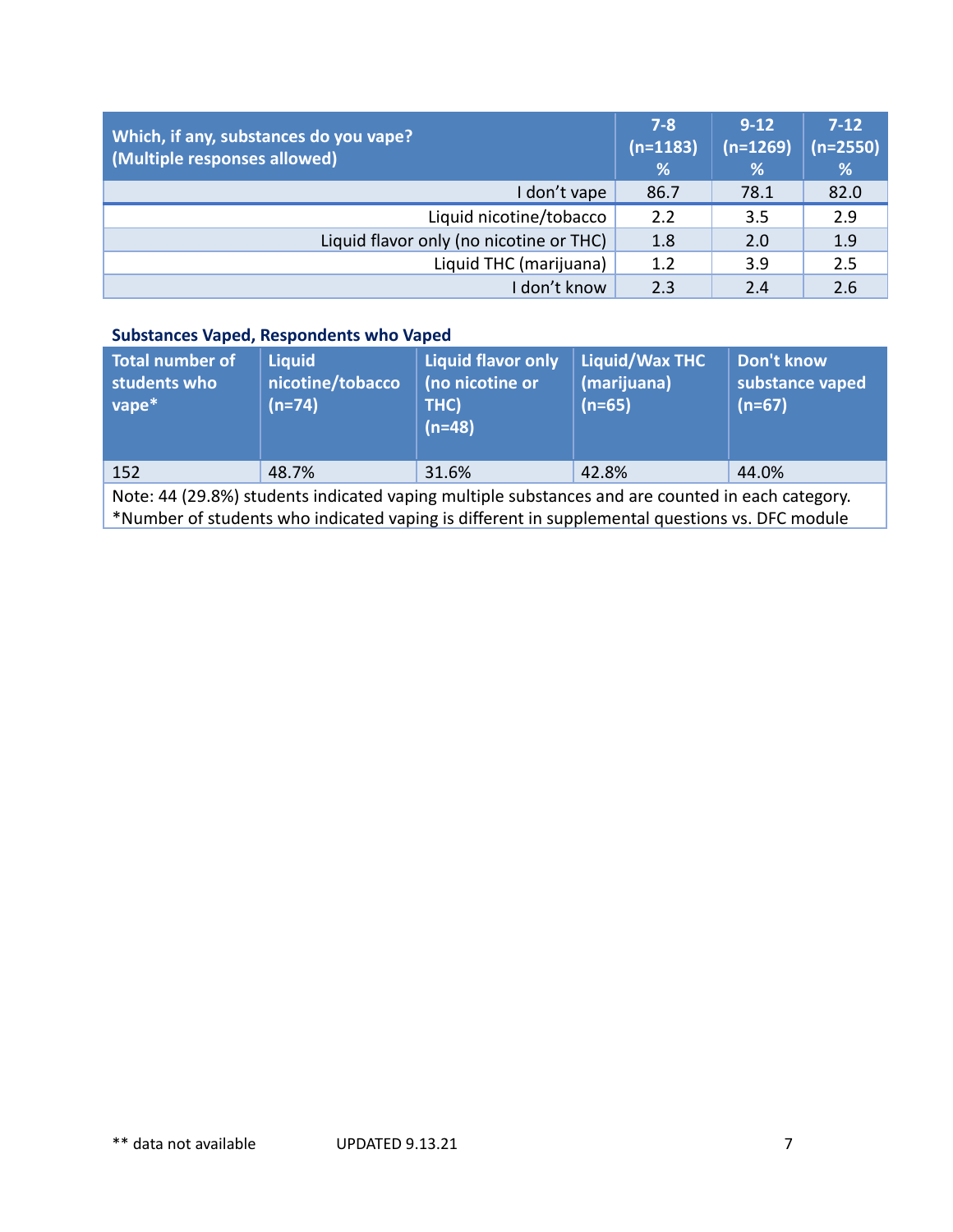## **DFC CORE MEASURES**

2018 Norwalk Youth Data includes youth from grades 7, 9 and 11 (n=1855)

| Used substance at least 1 time in the past 30 days | <b>Grades</b> | 2018<br>%      | 2021<br>%      |
|----------------------------------------------------|---------------|----------------|----------------|
| Alcohol                                            |               |                |                |
|                                                    | $7 - 8$       | $***$          | 8              |
|                                                    | $9 - 12$      | $***$          | 15             |
|                                                    | Total         | 25             | 12             |
| Marijuana                                          |               |                |                |
|                                                    | $7 - 8$       | $***$          | $\overline{2}$ |
|                                                    | $9 - 12$      | $***$          | 6              |
|                                                    | Total         | 11             | 4              |
| Cigarettes                                         |               |                |                |
|                                                    | $7 - 8$       | $***$          | $\mathbf{1}$   |
|                                                    | $9 - 12$      | $***$          | $\mathbf{1}$   |
|                                                    | Total         | $\overline{2}$ | $\mathbf{1}$   |
| <b>Prescription Drugs</b>                          |               |                |                |
|                                                    | $7 - 8$       | $***$          | $\overline{2}$ |
|                                                    | $9 - 12$      | $***$          | $\overline{2}$ |
|                                                    | Total         | 3              | $\overline{2}$ |
| Vape nicotine                                      |               |                |                |
|                                                    | $7 - 8$       | $***$          | 4              |
|                                                    | $9 - 12$      | $***$          | $\,8\,$        |
|                                                    | Total         | $***$          | 6              |

### **30-Day Use Rates, 2018 & 2021**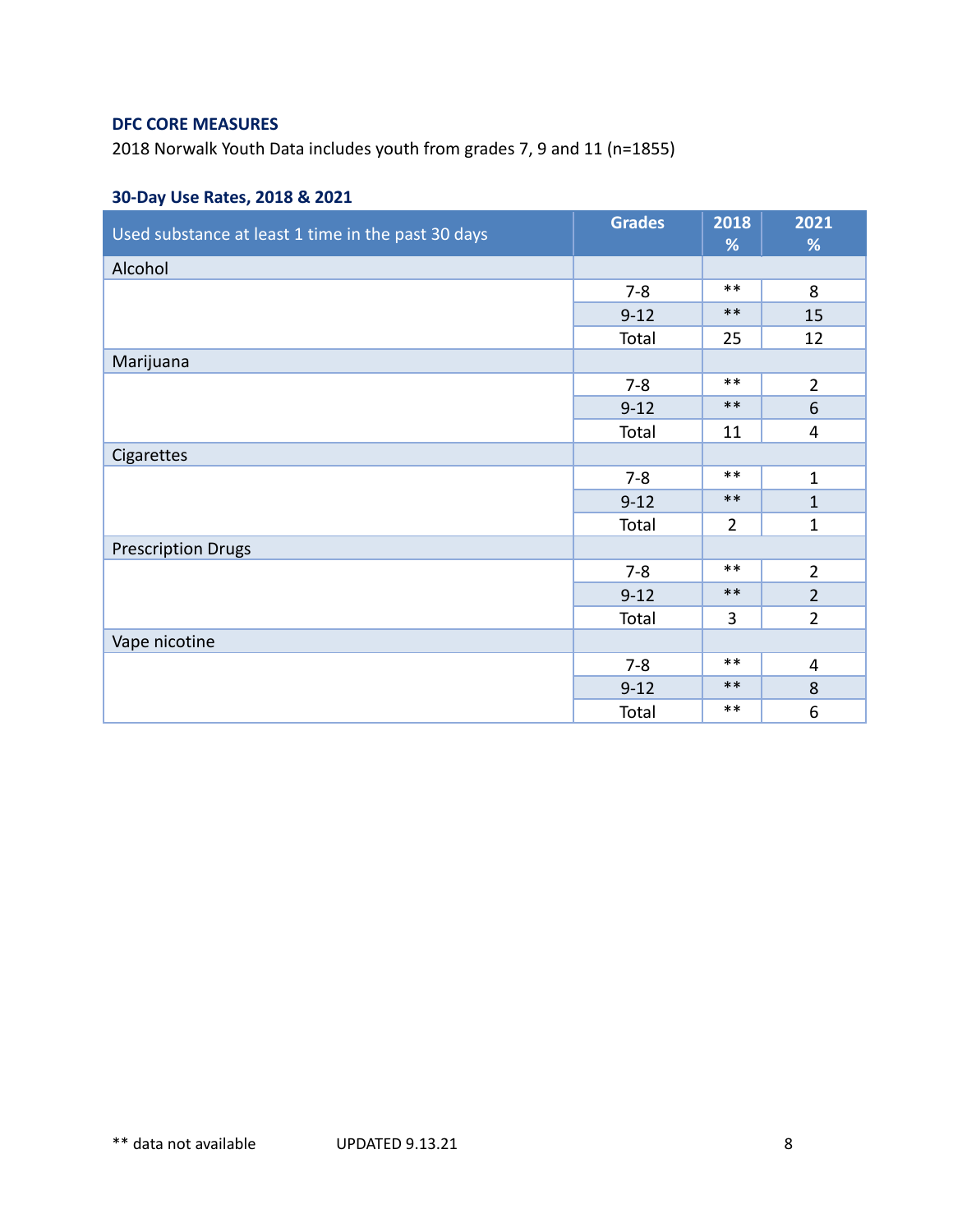# **Perceived Risk of Substance Use, 2018 & 2021**

| How much do you think people risk harming themselves<br>(physically or in other ways) if they<br>(Moderate or Great Risk) | <b>Grades</b> | 2018<br>% | 2021<br>% |
|---------------------------------------------------------------------------------------------------------------------------|---------------|-----------|-----------|
| Alcohol                                                                                                                   |               |           |           |
| have 5 or more drinks of an alcoholic beverage once or                                                                    | $7 - 8$       |           | 77        |
| twice a week?                                                                                                             | $9 - 12$      |           | 78        |
|                                                                                                                           | Total         | 76        | 77        |
| Marijuana                                                                                                                 |               |           |           |
| smoke marijuana once or twice a week?                                                                                     | $7 - 8$       |           | 73        |
|                                                                                                                           | $9 - 12$      |           | 58        |
|                                                                                                                           | Total         | 62        | 65        |
| Cigarettes                                                                                                                |               |           |           |
| smoke one or more packs of cigarettes per day?                                                                            | $7 - 8$       |           | 84        |
|                                                                                                                           | $9 - 12$      |           | 87        |
|                                                                                                                           | Total         | 87        | 85        |
| <b>Prescription Drugs</b>                                                                                                 |               |           |           |
| use prescription drugs that are not prescribed to them?                                                                   | $7 - 8$       | $***$     | 83        |
|                                                                                                                           | $9 - 12$      | $***$     | 89        |
|                                                                                                                           | Total         | 87        | 86        |
| Vape nicotine                                                                                                             |               |           |           |
| Vape nicotine regularly?                                                                                                  | $7 - 8$       | $***$     | 79        |
|                                                                                                                           | $9 - 12$      | $***$     | 76        |
|                                                                                                                           | Total         | **        | 78        |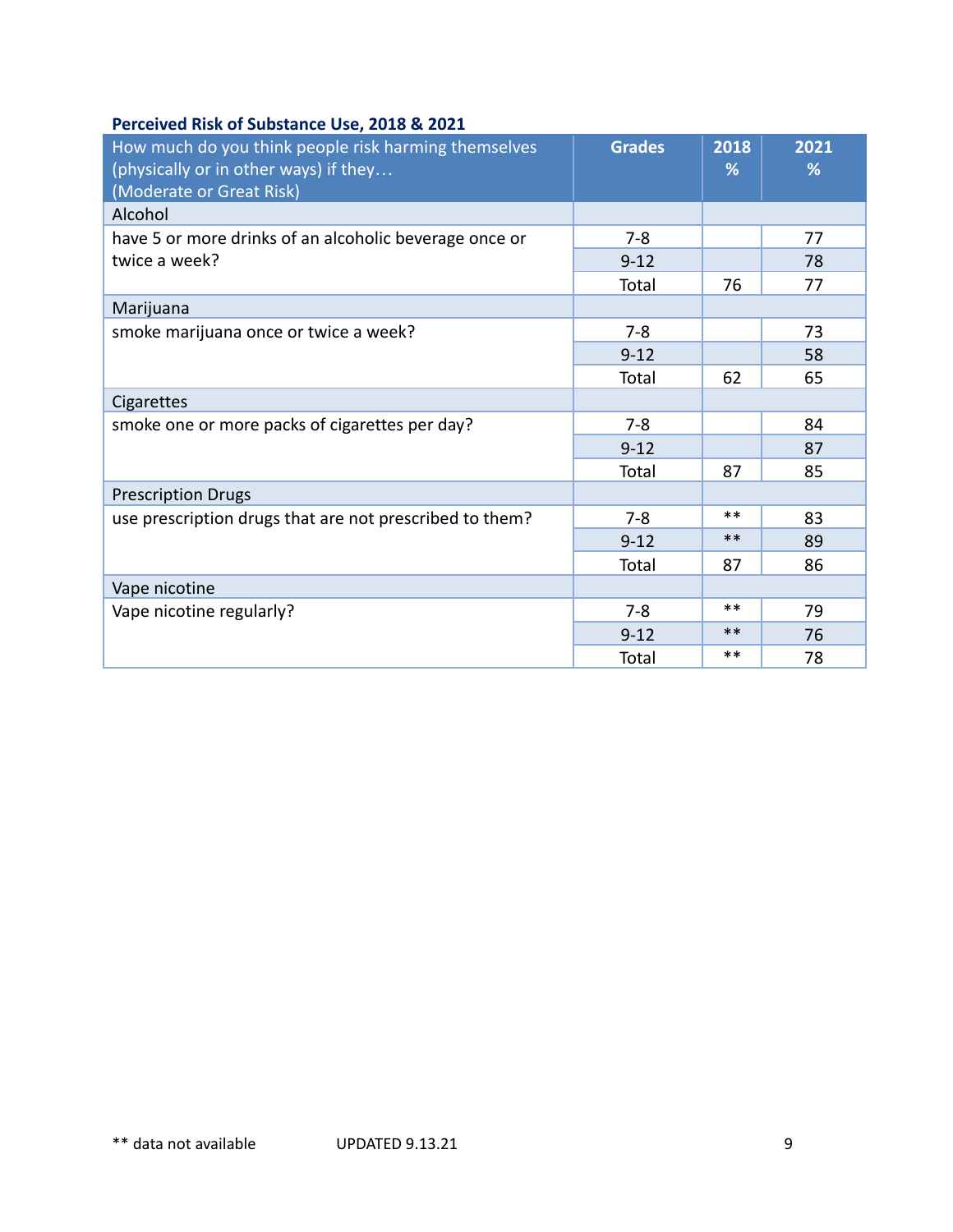# **Perception of Parental Disapproval, 2018 & 2021**

| How wrong do your parents feel it would be for you to<br>(Wrong or Very wrong) | <b>Grades</b> | 2018<br>% | 2021<br>% |
|--------------------------------------------------------------------------------|---------------|-----------|-----------|
| Alcohol                                                                        |               |           |           |
| have one or two drinks of an alcoholic beverage nearly                         | $7 - 8$       | $***$     | 94        |
| every day?                                                                     | $9 - 12$      | $***$     | 93        |
|                                                                                | Total         | 93        | 94        |
| Marijuana                                                                      |               |           |           |
| smoke marijuana?                                                               | $7 - 8$       | $***$     | 96        |
|                                                                                | $9 - 12$      | $***$     | 91        |
|                                                                                | Total         | 91        | 93        |
| Cigarettes                                                                     |               |           |           |
| smoke tobacco?                                                                 | $7 - 8$       | $***$     | 97        |
|                                                                                | $9 - 12$      | $***$     | 97        |
|                                                                                | Total         | 97        | 97        |
| <b>Prescription Drugs</b>                                                      |               |           |           |
| use prescription drugs not prescribed to you?                                  | $7 - 8$       | $***$     | 96        |
|                                                                                | $9 - 12$      | $***$     | 96        |
|                                                                                | Total         | 97        | 96        |
| Vape nicotine                                                                  |               |           |           |
| Vape nicotine regularly?                                                       | $7 - 8$       | $***$     | 97        |
|                                                                                | $9 - 12$      | $***$     | 95        |
|                                                                                | Total         | $***$     | 96        |

# **Perception of Parent Disapproval by 30 Day Alcohol & Marijuana Use Rates, 2021**

| <b>30-Day Alcohol</b><br><b>Use</b> | All<br>$(n=2425)$<br>12.1%            | <b>Perceive Parents</b><br><b>DISAPPROVE</b><br>of alcohol use<br>$(n=2267)$<br>10.1% | <b>Perceive Parents</b><br>LITTLE TO NO DISAPPROVAL<br>of alcohol use<br>$(n=158)$<br>39.9% |
|-------------------------------------|---------------------------------------|---------------------------------------------------------------------------------------|---------------------------------------------------------------------------------------------|
| 30-Day Alcohol<br><b>Use</b>        | <b>HS ONLY</b><br>$(n=1204)$<br>15.0% | <b>DISAPPROVE</b><br>$(n=1121)$<br>13.2%                                              | LITTLE TO NO DISAPPROVAL<br>$(n=83)$<br>39.8%                                               |
| 30-Day Marijuana<br><b>Use</b>      | All<br>$(n=2429)$<br>4.0%             | <b>Perceive Parents</b><br><b>DISAPPROVE</b><br>of alcohol use<br>$(n=2249)$<br>2.5%  | <b>Perceive Parents</b><br>LITTLE TO NO DISAPPROVAL<br>of alcohol use<br>$(n=158)$<br>25.3% |
| 30-Day Marijuana<br><b>Use</b>      | <b>HS ONLY</b><br>$(n=1200)$<br>5.5%  | <b>DISAPPROVE</b><br>$(n=1088)$<br>3.5%                                               | LITTLE TO NO DISAPPROVAL<br>$n = 112$<br>25.9%                                              |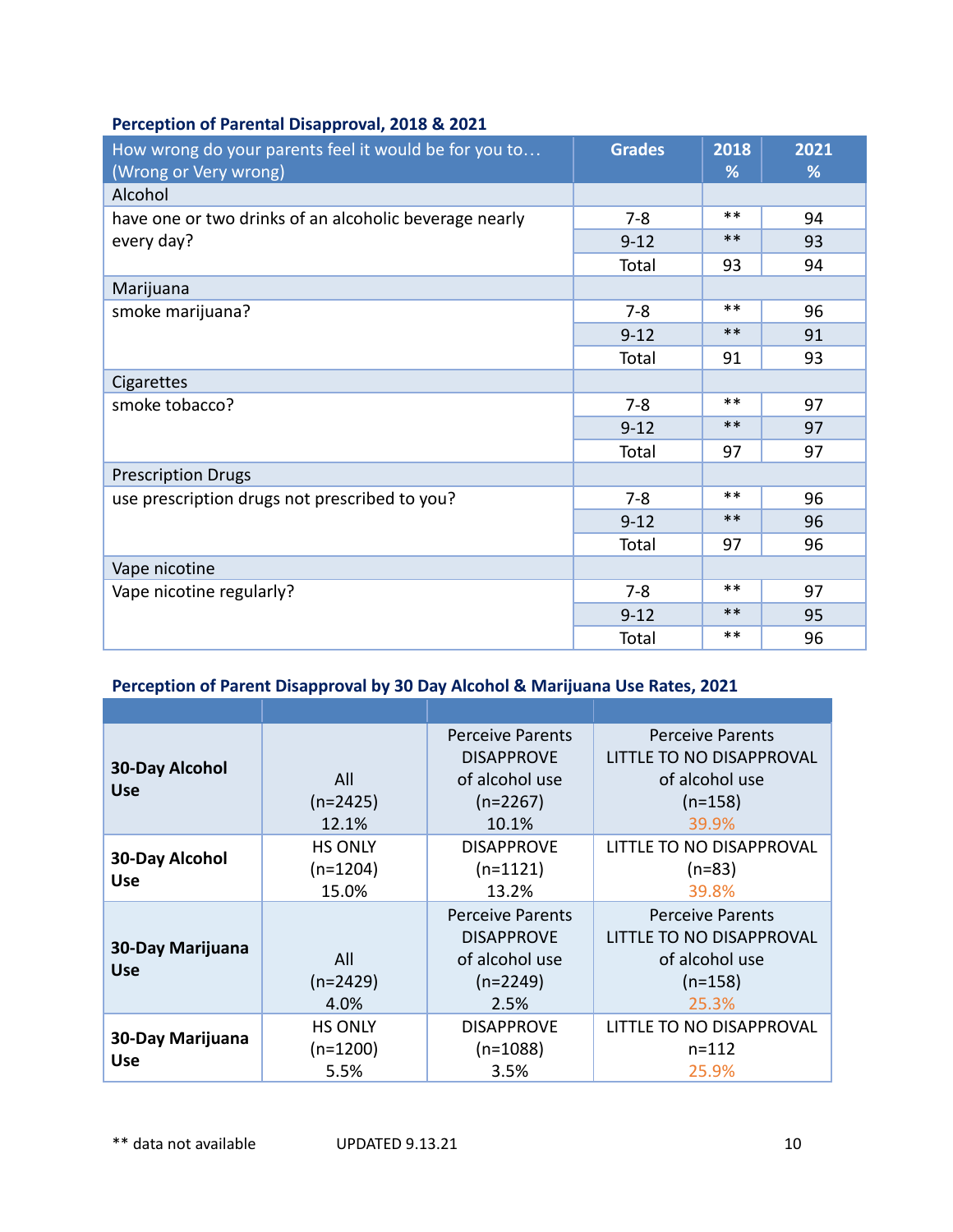# **Perception of Peer Disapproval, 2018 & 2021**

| How wrong do your friends feel it would be for you to<br>(Wrong or Very wrong) | <b>Grades</b> | 2018<br>% | 2021<br>% |
|--------------------------------------------------------------------------------|---------------|-----------|-----------|
| Alcohol                                                                        |               |           |           |
| have one or two drinks of an alcoholic beverage nearly                         | $7 - 8$       | $***$     | 85        |
| every day?                                                                     | $9 - 12$      | $***$     | 73        |
|                                                                                | Total         | 73        | 79        |
| Marijuana                                                                      |               |           |           |
| smoke marijuana?                                                               | $7 - 8$       | $***$     | 88        |
|                                                                                | $9 - 12$      | $***$     | 66        |
|                                                                                | Total         | 64        | 77        |
| Cigarettes                                                                     |               |           |           |
| smoke tobacco?                                                                 | $7 - 8$       | $***$     | 91        |
|                                                                                | $9 - 12$      | $***$     | 85        |
|                                                                                | Total         | 83        | 87        |
| <b>Prescription Drugs</b>                                                      |               |           |           |
| use prescription drugs not prescribed to you?                                  | $7 - 8$       | $***$     | 91        |
|                                                                                | $9 - 12$      | $***$     | 88        |
|                                                                                | Total         | 85        | 89        |
| Vape nicotine                                                                  |               |           |           |
| Vape nicotine regularly?                                                       | $7 - 8$       | $***$     | 87        |
|                                                                                | $9 - 12$      | $***$     | 70        |
|                                                                                | Total         | $***$     | 78        |

# **Perception of Peer Disapproval by 30 Day Alcohol & Marijuana Use Rates, 2021**

| <b>30-Day Alcohol</b><br><b>Use</b> | All<br>$(n=2424)$<br>12.1%            | <b>Perceive Peers</b><br><b>DISAPPROVE</b><br>of alcohol use<br>$(n=1906)$<br>8.0% | <b>Perceive Peers</b><br>LITTLE TO NO DISAPPROVAL<br>of alcohol use<br>$(n=518)$<br>27.0% |
|-------------------------------------|---------------------------------------|------------------------------------------------------------------------------------|-------------------------------------------------------------------------------------------|
| 30-Day Alcohol<br><b>Use</b>        | <b>HS ONLY</b><br>$(n=1203)$<br>15.0% | <b>DISAPPROVE</b><br>$(n=875)$<br>10.7%                                            | LITTLE TO NO DISAPPROVAL<br>$(n=328)$<br>26.5%                                            |
| 30-Day Marijuana<br><b>Use</b>      | All<br>$(n=2429)$<br>4.0%             | <b>Perceive Peers</b><br><b>DISAPPROVE</b><br>of alcohol use<br>$(n=1847)$<br>.9%  | <b>Perceive Peers</b><br>LITTLE TO NO DISAPPROVAL<br>of alcohol use<br>$(n=553)$<br>14.5% |
| 30-Day Marijuana<br><b>Use</b>      | <b>HS ONLY</b><br>$(n=1192)$<br>5.5%  | <b>DISAPPROVE</b><br>$(n=794)$<br>.9%                                              | LITTLE TO NO DISAPPROVAL<br>$n = 398$<br>14.8%                                            |

\*\* data not available UPDATED 9.13.21 11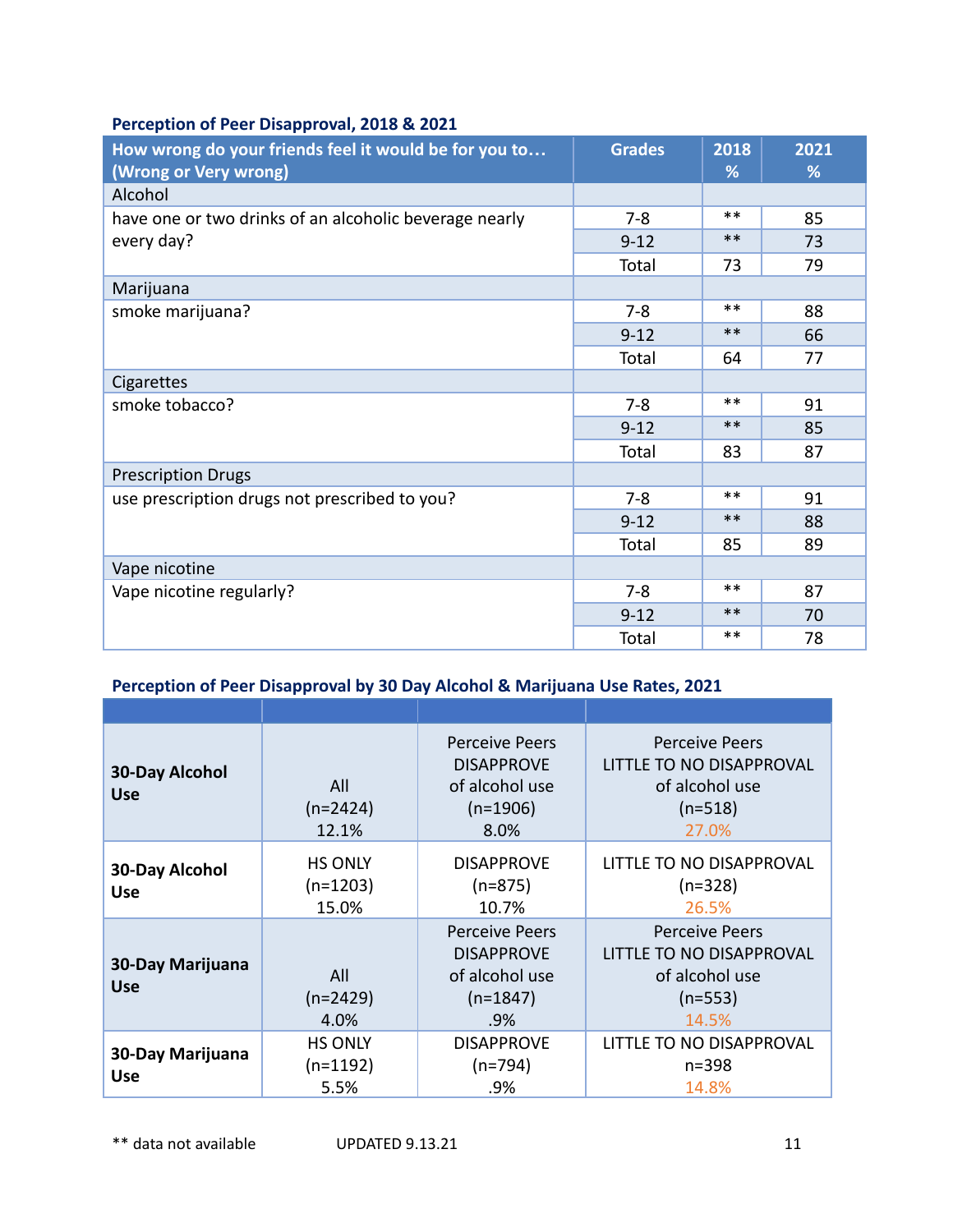\*\* data not available UPDATED 9.13.21 12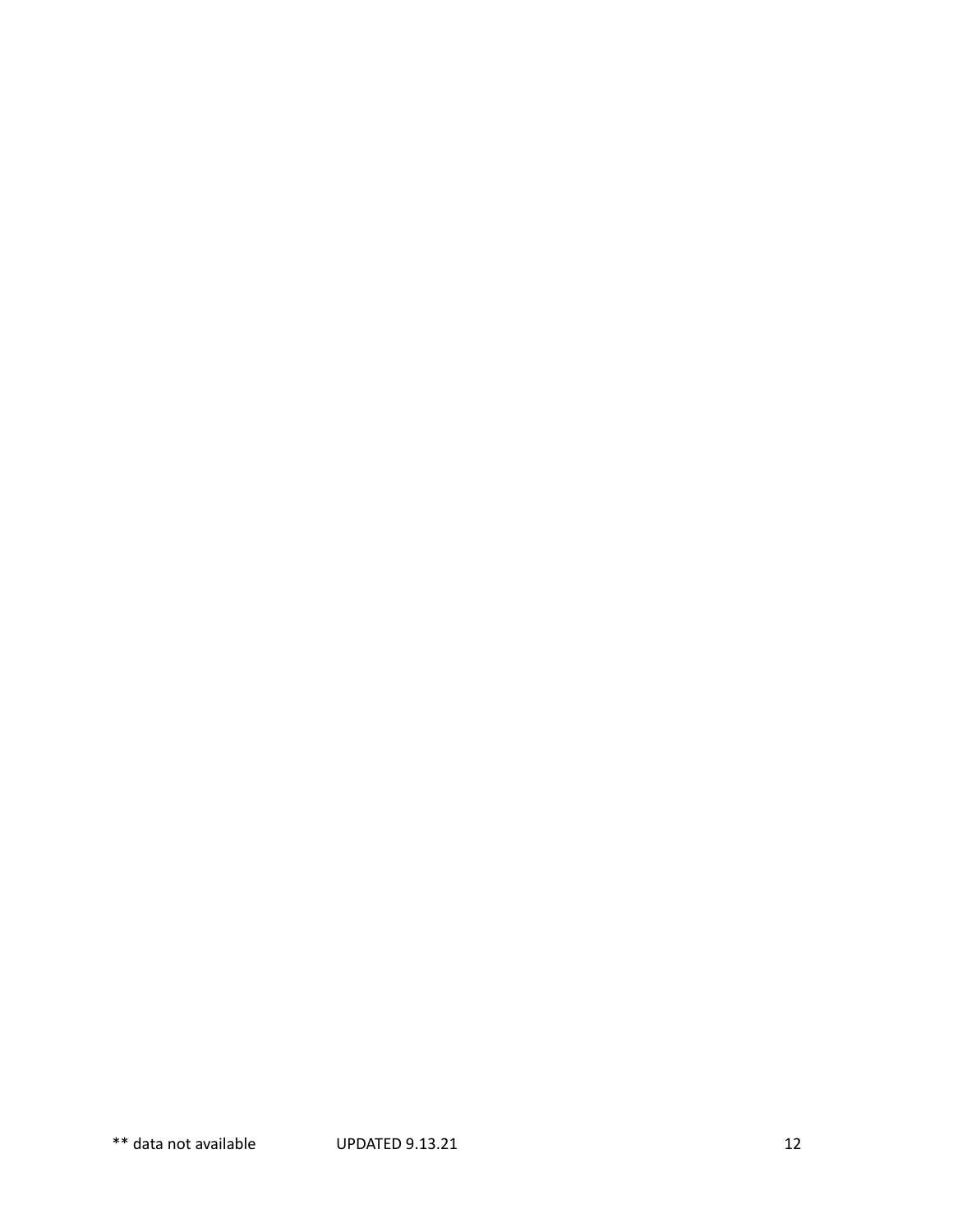### **30-Day Use Crosstabs**

How to interpret the following charts: The first row represents all  $7<sup>th</sup>$  to  $12<sup>th</sup>$  graders who took the survey. Among this group 12% reported drinking alcohol in the past 30 days. Among all females that took that survey, 12.4% reported drinking in the past 30 days. Among all males who took the survey, 11% reported drinking in the past 30 days.

| .               |                                    |                                  |                                |  |  |  |  |  |
|-----------------|------------------------------------|----------------------------------|--------------------------------|--|--|--|--|--|
| <b>Gender</b>   | <b>ALL 7-12</b><br>%<br>$(n=2441)$ | <b>Female</b><br>℅<br>$(n=1164)$ | <b>Male</b><br>%<br>$(n=1149)$ |  |  |  |  |  |
| Alcohol         | 12.0                               | 12.4                             | 11.0                           |  |  |  |  |  |
| Marijuana       | 4.0                                | 4.0                              | 3.1                            |  |  |  |  |  |
| Vapes           | 5.8                                | 6.8                              | 4.2                            |  |  |  |  |  |
| <b>RX Drugs</b> | 2.0                                | 1.4                              | 1.7                            |  |  |  |  |  |

### **Gender by 30-Day Use Rates, 2021**

### **Race & Ethnicity by 30-Day Use Rates, 2021**

| Race &<br><b>Ethnicity</b> | <b>ALL 7-12</b><br>%<br>$(n=2441)$ | <b>Asian</b><br>%<br>(n=95) | <b>Black</b><br>%<br>(n=264) | <b>Multiple</b><br>%<br>$(n=324)$ | <b>White</b><br>%<br>(n=596) | <b>Hispanic</b><br>%<br>$(n=1043)$ |
|----------------------------|------------------------------------|-----------------------------|------------------------------|-----------------------------------|------------------------------|------------------------------------|
| Alcohol                    | 12.0                               | 6.3                         | 8.3                          | 10.5                              | 16.6                         | 11.6                               |
| Marijuana                  | 4.0                                | 2.1                         | 6.8                          | 4.0                               | 4.2                          | 2.5                                |
| Vapes                      | 5.8                                | 2.1                         | 5.7                          | 6.9                               | 5.4                          | 5.8                                |
| <b>RX Drugs</b>            | 2.0                                | 1.1                         | 4.6                          | 1.6                               | 1.0                          | 1.4                                |

## **ELL, IEP & Insecurities by 30-Day Use Rates, 2021**

|                 | <b>ALL 7-12</b><br>%<br>$(n=2441)$ | <b>ELL</b><br>%<br>$(n=363)$ | <b>IEP^</b><br>%<br>$(n=160)$ | <b>Food</b><br><b>Insecurity</b><br>%<br>$(n=83)$ | <b>Shelter</b><br><b>Insecurity</b><br>%<br>$(n=80)$ | <b>Financial</b><br><b>Insecurity</b><br>%<br>(n=92) |
|-----------------|------------------------------------|------------------------------|-------------------------------|---------------------------------------------------|------------------------------------------------------|------------------------------------------------------|
| Alcohol         | 12.0                               | 12.9                         | 14.9                          | 21.7                                              | 11.3                                                 | 15.2                                                 |
| Marijuana       | 4.0                                | 3.6                          | 9.4                           | 7.2                                               | 5.0                                                  | 5.5                                                  |
| Vapes           | 5.8                                | 6.6                          | 10.0                          | 8.4                                               | 7.7                                                  | 7.7                                                  |
| <b>RX Drugs</b> | 2.0                                | 3.0                          | 3.1                           | 4.8                                               | 5.0                                                  | 3.3                                                  |

^District IEP is 14% so have underreported IEP group represented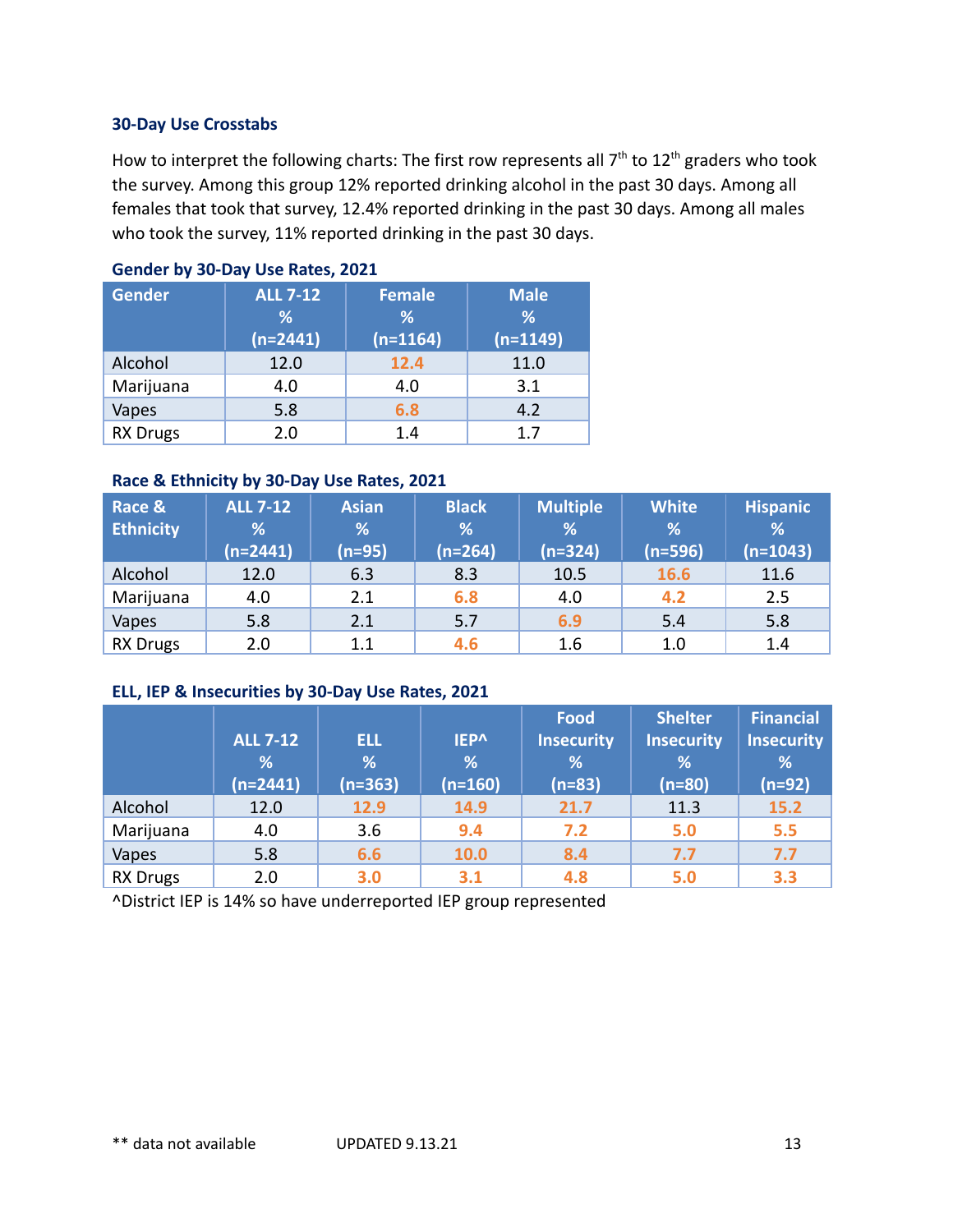### **Sexual Orientation by 30-Day Use Rates, 2021**

| <b>Sexual</b><br><b>Orientation</b> | <b>ALL 7-12</b><br>%<br>$(n=2441)$ | <b>Straight</b><br>%<br>$(n=1646)$ | $GL+^$<br>%<br>$(n=157)$ | <b>Bisexual</b><br>℅<br>$(n=164)$ | Self-descri<br>be<br>%<br>$(n=81)$ | <b>Not sure</b><br>yet<br>%<br>$(n=146)$ |
|-------------------------------------|------------------------------------|------------------------------------|--------------------------|-----------------------------------|------------------------------------|------------------------------------------|
| Alcohol                             | 12.0                               | 10.4                               | 19.7                     | 17.7                              | 19.8                               | 14.4                                     |
| Marijuana                           | 4.0                                | 3.2                                | 5.1                      | 6.2                               | 16.0                               | 3.5                                      |
| Vapes                               | 5.8                                | 4.0                                | 7.6                      | 11.7                              | 18.5                               | 8.2                                      |
| <b>RX Drugs</b>                     | 2.0                                | 1.5                                | 3.8                      | 1.9                               | 8.6                                | 2.7                                      |

^Gay, Lesbian, Pansexual, Demisexual, Asexual, Queer

## **Other Substance Use Rates by 30-Day Use of Alcohol, 2021**

Among the 293 youth who reported using alcohol in the past 30-days, they also reported higher use of all other substances when compared to all survey respondents.

|                                   | <b>All 7-12</b><br>℅<br>$(n=1976)$ | <b>Used Alcohol in</b><br>Past 30 days<br>%<br>$(n=293)$ |
|-----------------------------------|------------------------------------|----------------------------------------------------------|
| Marijuana - Past 30-day use rate  | 4.0                                | 20.5                                                     |
| Vapes - Past 30-day use rate      | 5.8                                | 32.1                                                     |
| Cigarettes - Past 30-day use rate | 1.0                                | 8.9                                                      |
| RX drugs - Past 30-day use rate   | 2.0                                | 9.6                                                      |

## **Emotional Health by 30-Day Use Rates, 2021**

Among students who reported, in the past 12 months, feeling sad or hopeless almost every day for two week or more in a row that they stopped doing some usual activities (n=887), 18.1% reported using alcohol in the past 30 days.

Among youth who reported, in the past 12 months, that they seriously considered suicide (n=286), 30.1% drank in the past 30 days.

| <b>Emotional</b><br><b>Health</b> | <b>ALL 7-12</b><br>%<br>$(n=2441)$ | Sad/Hopeles<br>S<br>℅<br>$(n=887)$ | <b>Considered</b><br><b>Suicide</b><br>℅<br>$(n=286)$ | <b>Attempted</b><br><b>Suicide</b><br>%<br>$(n=144)$ |
|-----------------------------------|------------------------------------|------------------------------------|-------------------------------------------------------|------------------------------------------------------|
| Alcohol                           | 12.0                               | 18.1                               | 30.1                                                  | 36.8                                                 |
| Marijuana                         | 4.0                                | 6.7                                | 10.9                                                  | 14.0                                                 |
| Vapes                             | 5.8                                | 9.7                                | 16.5                                                  | 23.1                                                 |
| <b>RX Drugs</b>                   | 2.0                                | 2.7                                | 5.6                                                   | 11.9                                                 |

Among youth who reported ever attempting suicide (n=144), 36.8% drank in the past 30 days.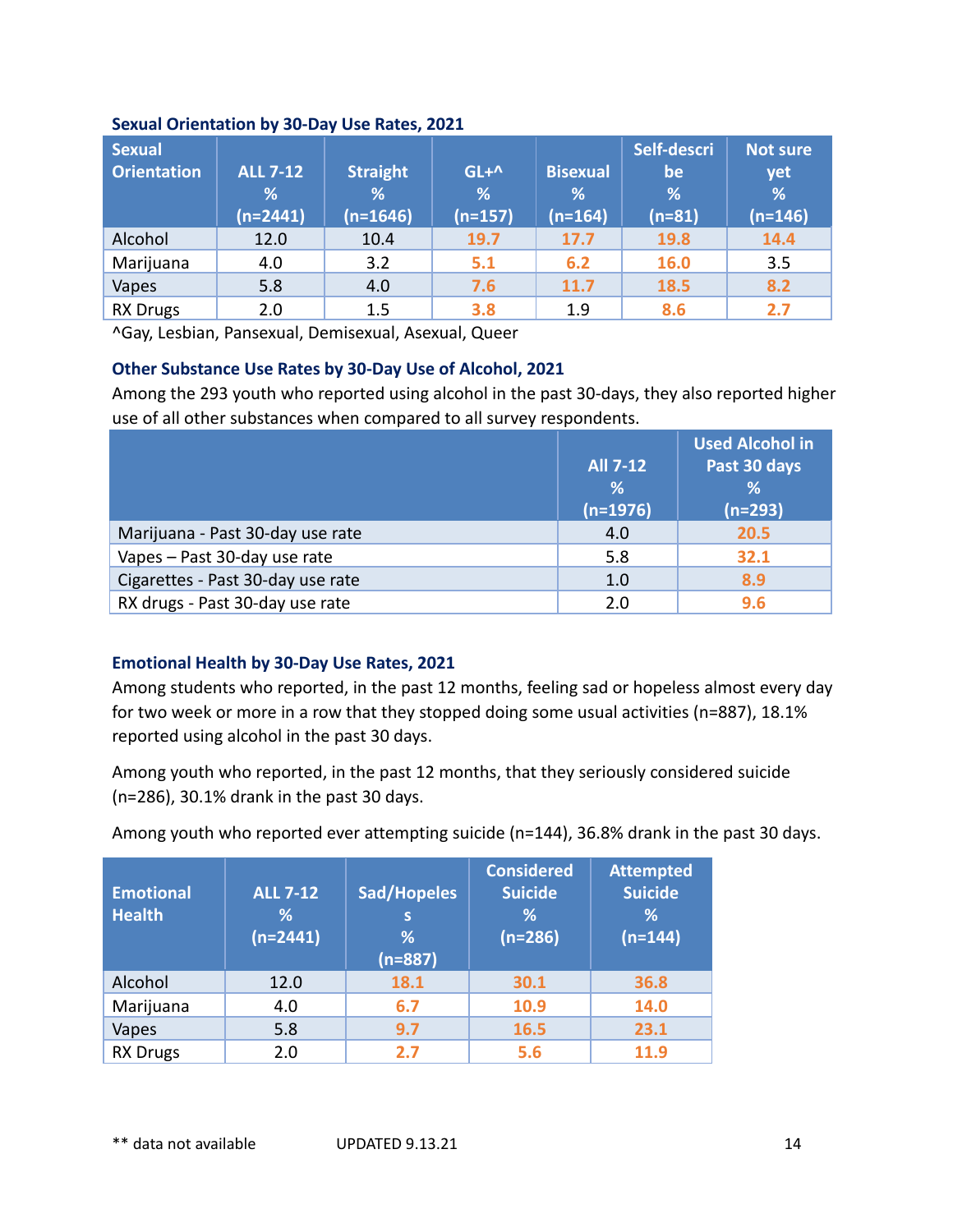## **Developmental Relationships Core Measures Filtered by Sub-populations**

RED indicates a lower than score when compared to ALL youth; GREEN indicates a greater score when compared to ALL youth

| <b>Developmental</b><br><b>Relationship Composite</b><br><b>Scores (0-100)</b> | <b>Overall</b> | <b>Express</b><br>Care | <b>Challenge</b><br><b>Growth</b> | <b>Provide</b><br><b>Support</b> | <b>Share</b><br><b>Power</b> | <b>Expand</b><br><b>Possibilities</b> |
|--------------------------------------------------------------------------------|----------------|------------------------|-----------------------------------|----------------------------------|------------------------------|---------------------------------------|
| <b>ALL</b>                                                                     | 61             | 62                     | 68                                | 63                               | 62                           | 54                                    |
| LGBTQ+                                                                         | 58             | 58                     | 66                                | 59                               | 59                           | 50                                    |
| Girls                                                                          | 59             | 60                     | 66                                | 61                               | 61                           | 52                                    |
| White                                                                          | 59             | 61                     | 67                                | 61                               | 61                           | 50                                    |
| <b>Black</b>                                                                   | 60             | 60                     | 69                                | 62                               | 62                           | 53                                    |
| Financial strain                                                               | 61             | 61                     | 67                                | 63                               | 61                           | 55                                    |
| Latino                                                                         | 62             | 62                     | 68                                | 64                               | 63                           | 56                                    |
| IEP                                                                            | 62             | 62                     | 68                                | 64                               | 62                           | 57                                    |
| Asian                                                                          | 63             | 67                     | 70                                | 66                               | 65                           | 51                                    |
| Boy                                                                            | 63             | 65                     | 70                                | 66                               | 64                           | 56                                    |
| <b>ELL</b>                                                                     | 64             | 65                     | 69                                | 66                               | 66                           | 59                                    |

| <b>Social Emotional</b><br><b>Competencies Composite</b><br><b>Scores (0-100)</b> | <b>Overa</b><br>Ш | <b>Express</b><br>Care | <b>Challenge</b><br><b>Growth</b> | <b>Provide</b><br><b>Support</b> | <b>Share</b><br><b>Power</b> | <b>Expand</b><br><b>Possibilities</b> |
|-----------------------------------------------------------------------------------|-------------------|------------------------|-----------------------------------|----------------------------------|------------------------------|---------------------------------------|
| <b>ALL</b>                                                                        | 70                | 59                     | 74                                | 67                               | 59                           | 74                                    |
| Financial strain                                                                  | 67                | 53                     | 71                                | 65                               | 51                           | 69                                    |
| LGBTQ+                                                                            | 67                | 53                     | 75                                | 61                               | 48                           | 69                                    |
| Latino                                                                            | 68                | 56                     | 73                                | 66                               | 56                           | 73                                    |
| <b>IEP</b>                                                                        | 68                | 59                     | 72                                | 67                               | 55                           | 73                                    |
| ELL                                                                               | 69                | 59                     | 74                                | 68                               | 59                           | 73                                    |
| <b>Black</b>                                                                      | 70                | 59                     | 74                                | 66                               | 58                           | 76                                    |
| <b>Boys</b>                                                                       | 70                | 61                     | 69                                | 67                               | 62                           | 75                                    |
| Asian                                                                             | 71                | 60                     | 72                                | 69                               | 63                           | 72                                    |
| Girls                                                                             | 72                | 60                     | 78                                | 68                               | 57                           | 74                                    |
| White                                                                             | 73                | 65                     | 76                                | 69                               | 61                           | 76                                    |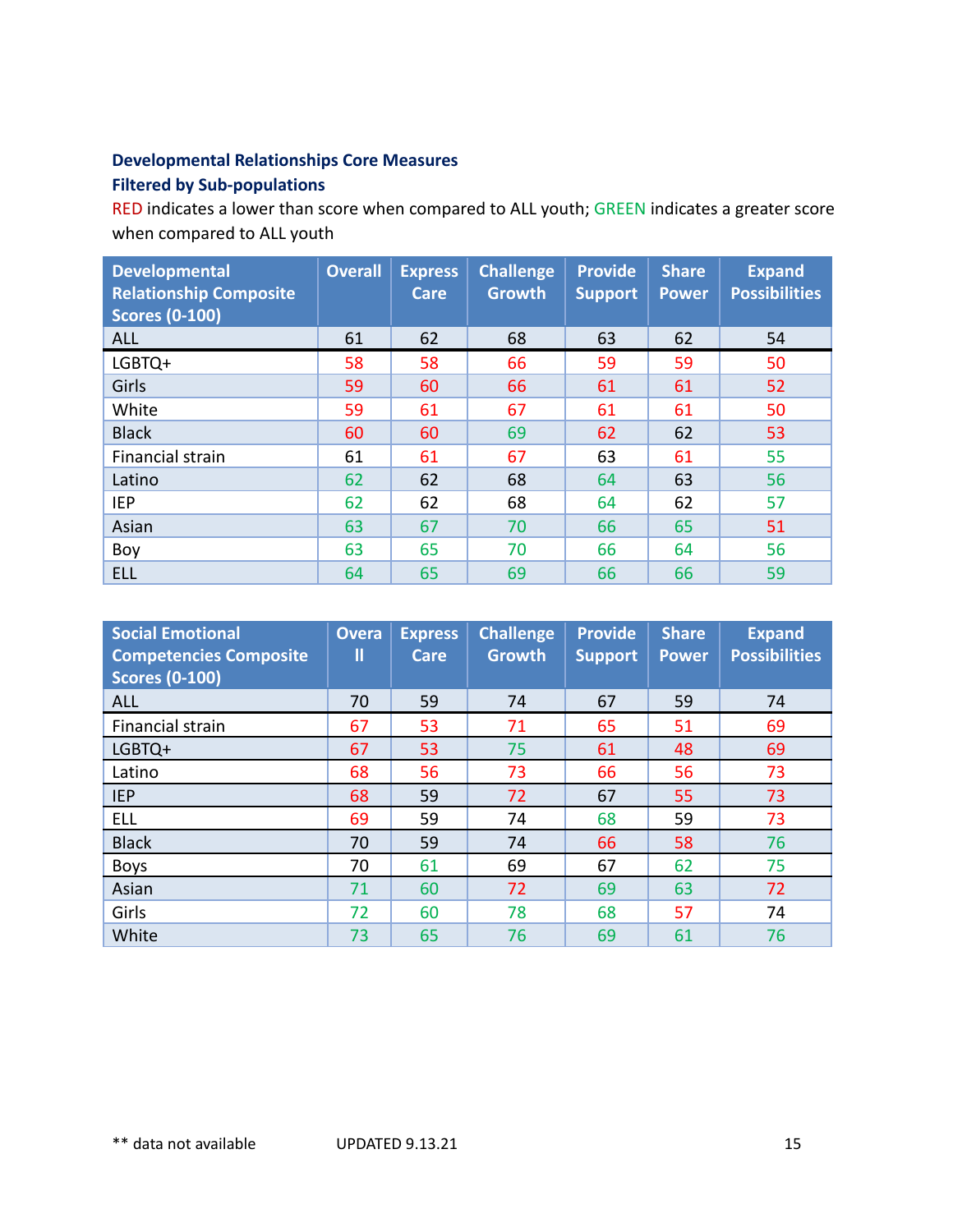| <b>Equitable Practices Composite</b><br><b>Scores (0-100)</b> | <b>Overall</b> |
|---------------------------------------------------------------|----------------|
| <b>ALL</b>                                                    | 66             |
| Financial strain                                              | 63             |
| <b>Black</b>                                                  | 63             |
| LGBTQ+                                                        | 64             |
| <b>IEP</b>                                                    | 66             |
| Girls                                                         | 66             |
| Latino                                                        | 67             |
| <b>Boys</b>                                                   | 67             |
| Asian                                                         | 67             |
| White                                                         | 67             |
| FH.                                                           | 69             |

## **COVID-19**

# **Filtered by Subpopulations**

| <b>How stressful has the</b><br><b>COVID-19 pandemic been</b><br>for you? | Not at all/<br><b>A</b> little<br>% | Somewhat/<br><b>Very</b><br>% |
|---------------------------------------------------------------------------|-------------------------------------|-------------------------------|
| <b>ALL</b>                                                                | 27                                  | 73                            |
| LGBTQ+                                                                    | 16                                  | 84                            |
| Girls                                                                     | 19                                  | 81                            |
| Financial strain                                                          | 19                                  | 81                            |
| <b>Black</b>                                                              | 23                                  | 77                            |
| Asian                                                                     | 24                                  | 75                            |
| White                                                                     | 25                                  | 74                            |
| <b>ELL</b>                                                                | 29                                  | 71                            |
| <b>IEP</b>                                                                | 25                                  | 65                            |
| <b>Boys</b>                                                               | 36                                  | 63                            |
| Latino                                                                    | 26                                  | 53                            |
| Multi/Other                                                               | 56                                  | 45                            |